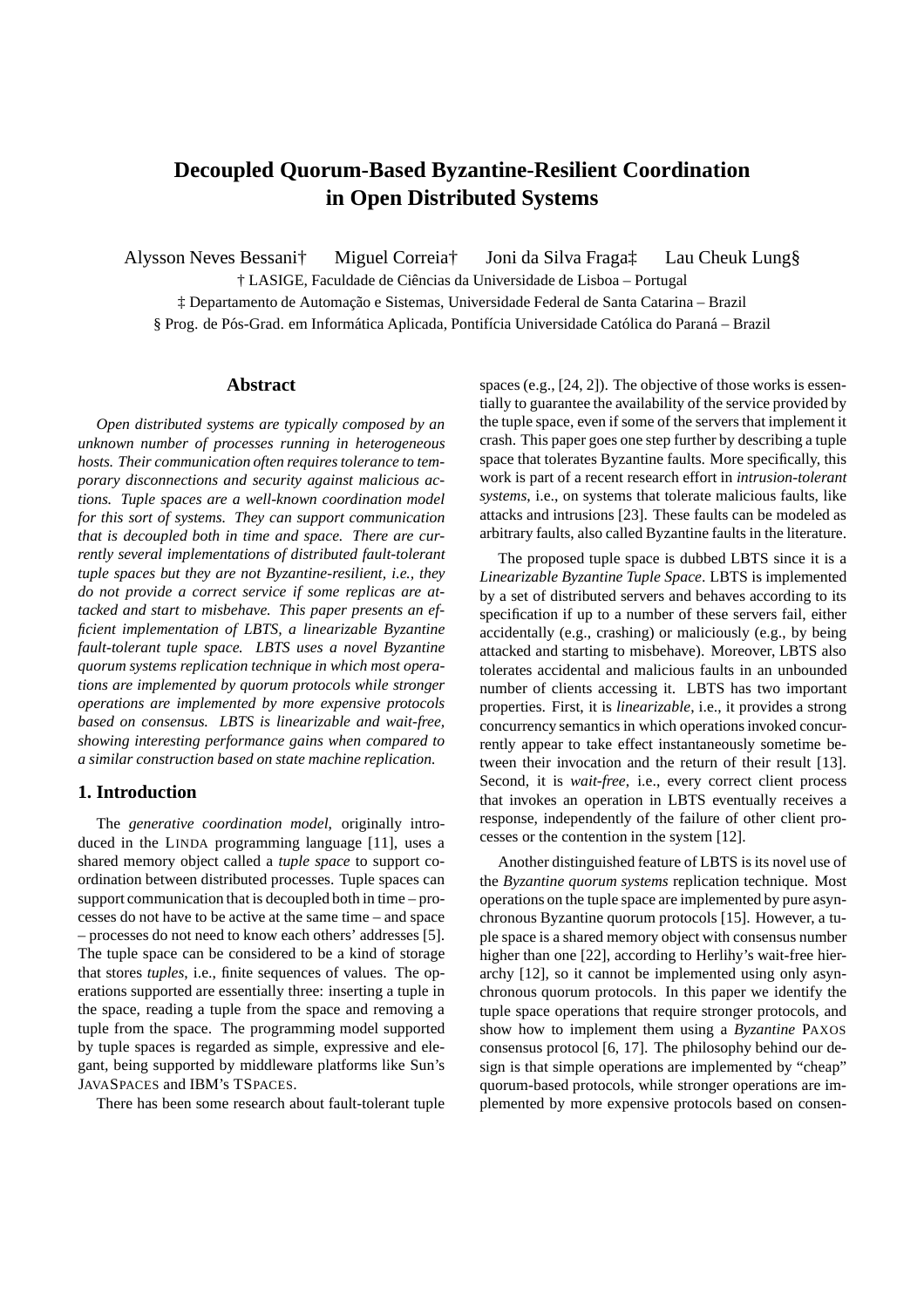sus. Although there are other recent works that use quorumbased protocols to implement objects stronger than registers [1] and to optimize state machine replication [7], LBTS is the first to mix these two approaches supporting wait freedom and being efficient even in the presence of contention.

Although this is the first linearizable Byzantine tuple space that we are aware of, there are several domains in which it might be interesting to use this service. For example, application domains with frequent disconnections and mobility like *ad hoc networks* [19] and *mobile agents* [5] can benefit from the time and space decoupling provided by LBTS. Another domain is *grid computing*, where a large number of computers are used to run complex computations. These applications are decoupled in space and time since the computers that run the application can enter and leave the grid dynamically [10].

The main contributions of the paper are the following: *(i.)* it presents the first linearizable tuple space that is Byzantine fault-tolerant; the tuple space requires  $n \geq 4f + 1$ servers, from which *f* can be faulty, and tolerates any number of faulty clients; *(ii.)* it introduces a new design philosophy to implement shared memory objects with consensus number higher than 1 [12], by using asynchronous quorum protocols for the weaker operations and consensus protocols (which require synchrony assumptions) for stronger operations; to implement this philosophy several new techniques are developed; and *(iii.)* it compares the proposed approach with Byzantine state machine replication [21, 6] and shows that LBTS presents several benefits: some operations are much cheaper and it supports the concurrent execution of operations, instead of executing them in total order.

# **2. Preliminaries**

## 2.1. Tuple Spaces

The *generative coordination* model, originally introduced in the LINDA programming language [11], uses a shared memory object called a *tuple space* to support the coordination between processes. This object essentially allows the storage and retrieval of generic data structures called *tuples*.

Each tuple is a sequence of fields. A tuple *t* in which all fields have a defined value is called an *entry*. A tuple with one or more undefined fields is called a *template* (usually denoted by a bar, e.g.,  $\bar{t}$ ). An entry  $t$  and a template  $\bar{t}$  match  $-m(t,\bar{t})$  — if they have the same number of fields and all defined field values of  $\bar{t}$  are equal to the corresponding field values of *t*. Templates are used to allow content-addressable access to tuples in the tuple space (e.g., template  $\langle 1,2,* \rangle$ matches any tuple with three fields in which 1 and 2 are the values of the first and second fields, respectively).

A tuple space provides three basic operations [11]:  $out(t)$  that outputs/inserts the entry  $t$  in the tuple space; *inp*( $\bar{t}$ ) that reads and removes some tuple that matches  $\bar{t}$ from the tuple space;  $rdp(\bar{t})$  that reads a tuple that matches  $\overline{t}$  without removing it from the space. The *inp*() and *rdp*() operations are *non-blocking*, i.e., if there is no tuple in the space that matches the template, an error code is returned. Most tuple spaces also provide blocking versions of these operations, *in* and *rd*. These operations work in the same way of their non-blocking versions but stay blocked until there is some matching tuple available on the space.

These few operations together with the contentaddressable capabilities of generative coordination provide a simple and powerfull programming model for distributed applications. The drawback of this model is that it depends of an infrastructure object (the tuple space), which is usually implemented as a centralized server, being a single point of failure, the main problem addressed in this paper.

#### 2.2. System Model

The system is composed by an infinite set of *client processes*  $\Pi = \{p_1, p_2, p_3, ...\}$  which interact with a set of *n servers*  $U = \{s_1, s_2, ..., s_n\}$  that simulates a tuple space with certain dependability properties. We consider that each client process and each server has an unique id.

All communication between client processes and servers is made over *reliable authenticated point-to-point channels*. All servers are equipped with a local clock used to compute message timeouts. These clocks are not synchronized so their values can drift.

In terms of failures, we assume that an arbitrary number of client processes and a bound of up to  $f \leq \lfloor \frac{n-1}{4} \rfloor$ servers can be subject to *Byzantine failures*, i.e., they can deviate arbitrarily from the algorithm they are specified to execute and work in collusion to corrupt the system behavior. Clients or servers that do not follow their algorithm in some way are said to be *faulty*. A client/server that is not faulty is said to be *correct*. We assume *fault independence*, i.e., that the probability of each server failing is independent of another server being faulty. This assumption can be substantiated in practice using several kinds of diversity [20].

We assume an *eventually synchronous system model* [8]: in all executions of the system, there is a bound  $\Delta$  and an instant GST (Global Stabilization Time), so that every message sent by a correct server to another correct server at instant *u* > GST is received before *u* +  $\Delta$ .  $\Delta$  and GST are unknown. The intuition behind this model is that the system can work asynchronously (with no bounds on delays) most of the time but there are stable periods in which the communication delay is bounded (assuming local computations take negligible time)<sup>1</sup>. This assumption is needed to guarantee the termination of the Byzantine PAXOS [6, 17]. An execution of a distributed algorithm is said to be *nice* if the bound ∆ always holds and there are no server failures.

Additionally, we use a *digital signature scheme* that includes a signing function and a verification function that use

<sup>&</sup>lt;sup>1</sup>In practice this stable period has to be long enough for the algorithm to terminate, but does not need to be forever.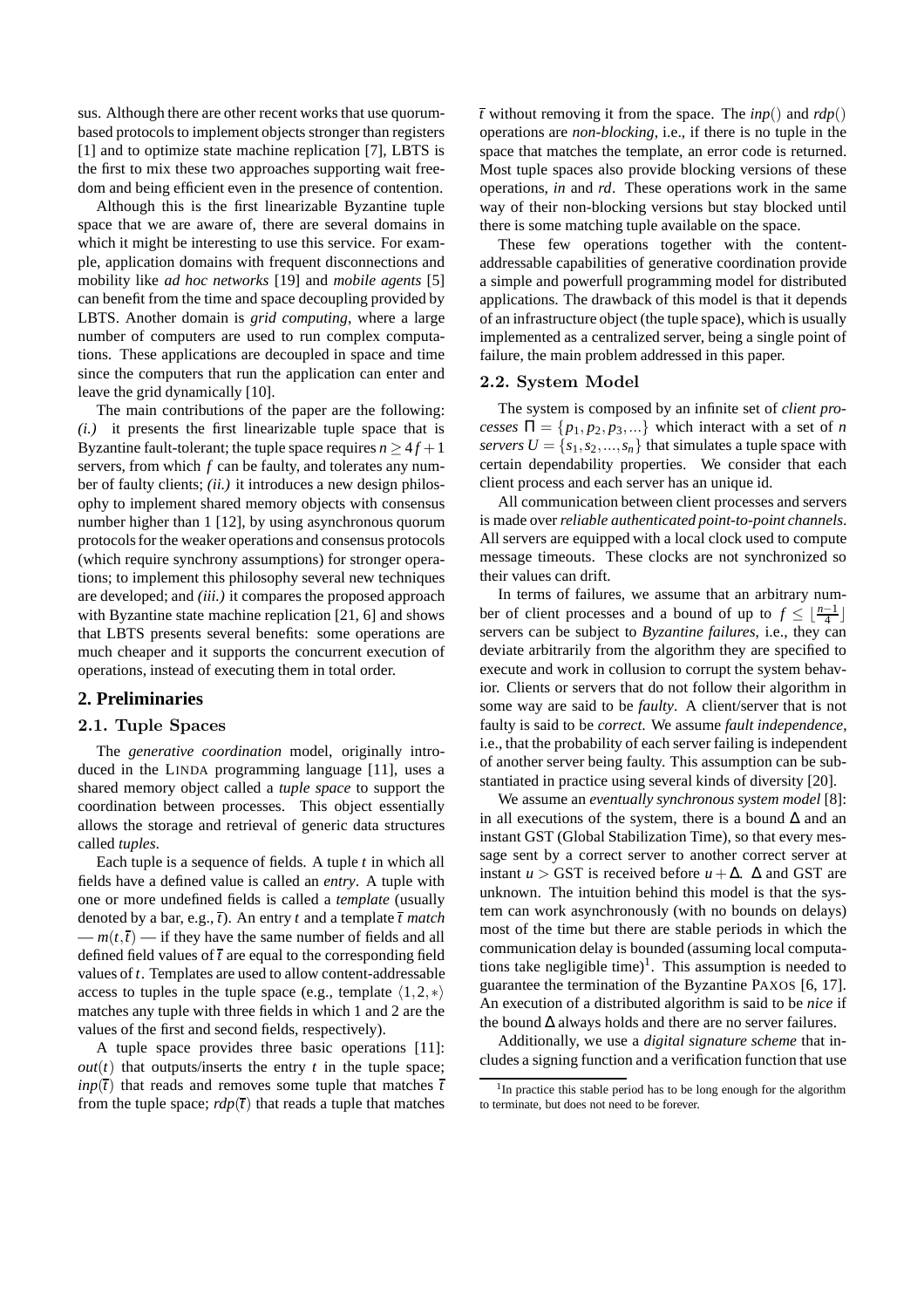pairs of public and private keys. A message is signed using the signing function and a private key, and this signature is verified with the verification function and the corresponding public key. We assume that each correct server has a private key known only by itself, and that its public key is known by all client processes and servers. We represent a message signed by a server *s* with a subscript  $\sigma_s$ , e.g.,  $m_{\sigma_s}$ .

# 2.3. Byzantine Quorum Systems

*Byzantine quorum systems* [15] are a technique for implementing dependable shared memory objects in message passing distributed systems that can suffer Byzantine failures. Given a universe of data servers, a quorum system is a set of server sets, called *quorums*, that have a non-empty intersection. The intuition is that if a shared variable is stored replicated in all servers, any read or write operation has to be done only in a quorum of servers, not in all servers. Formally, a Byzantine quorum system is a set of server quorums  $\mathscr{Q} \subseteq 2^U$  in which each pair of quorums intersect in sufficiently many servers (*consistency*) and there is always a quorum in which all servers are correct (*availability*).

The servers can be used to simulate one or more shared memory objects. In this paper the servers simulate a single object – a tuple space. The servers form a *f -masking quorum system*, which tolerates at most *f* faulty servers [15]. This type of Byzantine quorum systems requires that the majority of the servers in the intersection between any two quorums are correct, thus  $\forall Q_1, Q_2 \in \mathcal{Q}, |Q_1 \cap Q_2| \geq 2f + 1$ . Given this requirement, each quorum of the system must have  $q = \lceil \frac{n+2f+1}{2} \rceil$  servers and the quorum system can be defined as:  $\overline{Q} = \{Q \subseteq U : |Q| = q\}$ . This implies that  $|U| = n > 4f + 1$  [15]. With these constraints, a quorum system with  $4f + 1$  servers will have quorums of size  $3f + 1$ .

## 2.4. Byzantine PAXOS

Since LBTS requires some modifications to the basic Byzantine PAXOS total order protocol [6], this section briefly presents this protocol.

The protocol begins with a client sending a signed message *m* to all servers. One of the servers, called the leader, is responsible for ordering the messages sent by the clients. The leader then sends a PRE-PREPARE message to all servers giving a sequence number *i* to *m*. A server accepts a PRE-PREPARE message if the proposal of the leader is *good*: the signature of *m* verifies and no other PRE-PREPARE message was accepted for sequence number *i*. When a server accepts a PRE-PREPARE message, it executes two steps of message exchange with the other servers to commit *m* as the *i*-th message to be delivered.

When the leader is detected to be faulty, a leader election protocol is used to freeze the current round of the protocol, elect a new leader and start a new round. When a new leader is elected, it collects the protocol state (messages exchanged) from  $\lceil \frac{n+f}{2} \rceil$  servers. This information is signed

and allows the new leader to verify if some message was already committed with some sequence number. Then, the new leader continues to order messages. For a complete description of the Byzantine PAXOS protocol and its many subtleties, we refer the reader to [6, 17].

#### **3. Linearizable Byzantine Tuple Space**

This section presents LBTS. Since we are interested only in wait-free operations, we concentrate our discussion only in tuple space non-blocking operations. The tuple space correctness condition and the protocols correctness proofs, as well as some optimizations and improvements are omitted due to lack of space. We refer the interested reader to the extended version of this paper [3].

# 3.1. Design Rationale and New Techniques

As already discussed in the introduction, the design philosophy of LBTS is to use quorum-based protocols for read (*rdp*) and write (*out*) operations, and an agreement primitive for the read-remove operation (*inp*). The implementation of this philosophy requires the development of some new techniques, described in this section.

To better understand these techniques let us recall how basic quorum-based protocols work. Traditionally, the objects implemented by quoruns are read-write registers (e.g., [14, 15, 16, 18]). The state of a register in each replica is represented by its current value and a timestamp (a kind of "version number"). The write protocol usually consists in *(i.)* reading the register current timestamp from a quorum, *(ii.)* incrementing it, and *(iii.)* writing the new value with the new timestamp in a quorum (deleting the old value). In the read protocol, the standard procedure is *(i.)* reading the pair timestamp-value from a quorum and *(ii.)* applying some read consolidation rule such as *"the current value of the register is the one associated with the greater timestamp that appears*  $f + 1$  *<i>times*" to define what is the current value stored in the register. To ensure register linearizability (a.k.a. atomicity) two techniques are usually employed: *write-backs* – the read value is written again in the system to ensure that it will be the result of subsequent reads (e.g., [16, 14]) – or the *listener communication pattern* – the reader registers itself with the quorum system servers for receiving updates on the register values until it receives the same register state from a quorum, ensuring that this state will be observed in subsequent reads (e.g., [18]).

In trying to develop a tuple space object using these techniques two differences between this object and a register were observed: *(1.)* the state of the tuple space (the tuples it contains) can be arbitrarily large and *(2.)* the *inp* operation cannot be implemented by read and write protocols due to the requirement that the same tuple cannot be removed by two concurrent operations. Difference *(1.)* turns difficult the applicability of timestamps for defining what is the current state of the space while difference *(2.)* requires that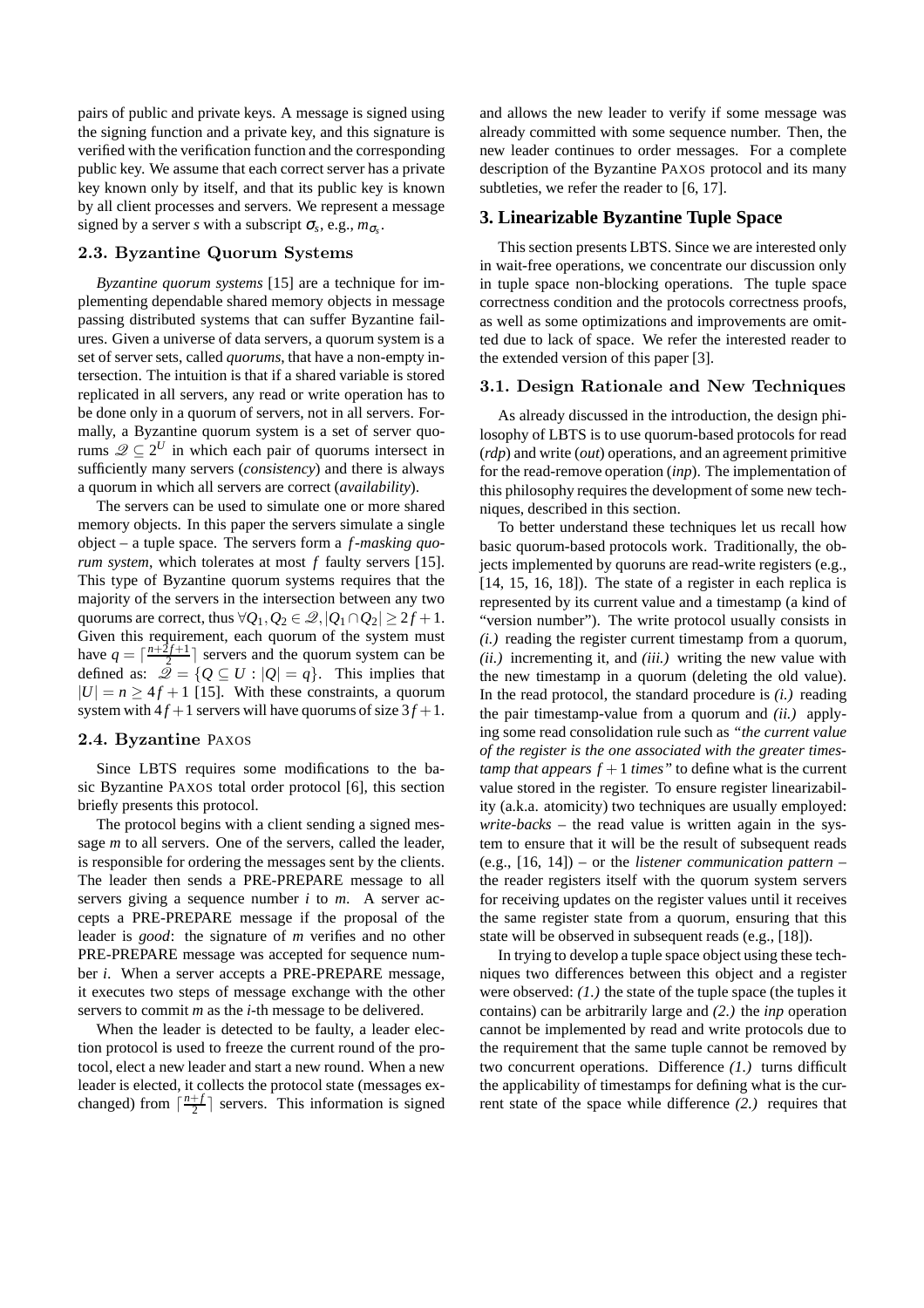concurrent *inp* operations are executed in total order by all servers. The challenge is how to develop quorum protocols for implementing an object that does not use timestamps for versioning and, at the same time, requires a total order protocol in one operation. To solve these problems, we developed three algorithmic techniques.

The first technique introduced in LBTS serves to avoid timestamps in a collection object (one that its state is composed by a set of items added to it): we partition the state of the tuple space in infinitely many simpler objects, the tuples, that have three states: not inserted, inserted, and removed. This means that when a process invokes a read operation, the space chooses the response from the set of matching tuples that are in the inserted state. So, it does not need the timestamp of the tuple space, because the read consolidation rule is applied to tuples and not to the space state.

The second technique is the application of the listener communication pattern in the *rdp* operation, to ensure that the usual quorum reasoning (e.g., a tuple can be read if it appears in  $f + 1$  servers) can be applied in the system even in parallel with executions of Byzantine PAXOS for *inp* operations. In the case of a tuple space, the *inp* operation is the single read-write operation: '*if there is some tuple that match*  $\bar{t}$  *on the space, remove it'.* The listener pattern is used to "fit" the *rdp* between the occurrence of two *inp* operations. The listener pattern is not used to ensure linearizability as in previous works, but for capturing replicas' state between removals.

The third technique is the modification of the Byzantine PAXOS algorithm to allow the leader to propose the order *plus* a candidate result for an operation, allowing the system to reach an agreement even when there is no state agreement between the replicas. This is the case when the tuple space has to select a tuple to be removed that is not present in all servers. Notice that, without this modification, two agreements would have to be executed: one to decide what *inp* would be the first to remove a tuple, in case of concurrency (i.e., to order *inp* requests), and another to decide which tuple would be the result of the *inp*.

#### 3.2. Protocols

**Additional assumptions.** We adopt several simplifications to improve the presentation of the protocols. First, we assume that all tuples are unique. In practice this might be implemented by appending to each tuple its writer id and a sequence number generated by the writer. Second, we assume that any message that was supposed to be signed by a server *s* and is not correctly signed is simply ignored. Third, all messages carry nonces in order to avoid replay attacks. Fourth, access control is implicitly enforced: the tuple space has some kind of access control mechanism (like an ACL) specifying what processes can insert tuples in it and each tuple has two sets of processes that can read and remove it. Fifth, the algorithms are described considering a single tuple space *T*, but their extension to support multiple tuple spaces is straightforward: a copy of each space is deployed in each server and all protocols are executed in the scope of one of the spaces (adding a field in each message indicating which tuple space is being accessed). Finally, we assume that the reactions of the servers to message receptions are atomic (e.g., lines 3-4 in Algorithm 1).

**Protocol variables.** Before we delve into the protocols, we have to introduce four variables stored in each server *s*: *T<sup>s</sup>* , *rs* , *R<sup>s</sup>* and *L<sup>s</sup>* . *T<sup>s</sup>* is the local copy of the tuple space *T* in this server. The variable  $r<sub>s</sub>$  gives the number of tuples previously removed from the tuple space replica in *s*. The set *R<sup>s</sup>* contains the tuples already removed from *T<sup>s</sup>* . We call *R<sup>s</sup>* the removal set and we use it to ensure that a tuple is not removed more than once from *T<sup>s</sup>* . Finally, the set *L<sup>s</sup>* contains all clients registered to receive updates from this tuple space. This set is used in the *rdp* operation. The protocols use a function *send*(*to*,*msg*) to send a message *msg* to the recipient *to*, and a function *receive*(*from*,*msg*) to receive a message *msg* sent by *from*.

**Tuple insertion.** Algorithm 1 presents the *out* protocol.

| <b>Algorithm 1</b> <i>out</i> operation (client $p$ and server $s$ ).                                  |
|--------------------------------------------------------------------------------------------------------|
| ${CLIENT}$                                                                                             |
| <b>procedure</b> <i>out</i> ( <i>t</i> )                                                               |
| 1: $\forall s \in U$ , send(s, $\langle$ OUT,t $\rangle$ )                                             |
| 2: wait until $\exists Q \in \mathcal{Q} : \forall s \in Q$ , receive(s, $\langle$ ACK-OUT $\rangle$ ) |
| ${S$ ERVER $}$                                                                                         |
| <b>upon</b> receive(p, $\langle$ OUT, t $\rangle$ )                                                    |
| 3: if $t \notin R_s$ then $T_s \leftarrow T_s \cup \{t\}$                                              |
| 4: $send(p, \langle ACK-OUT \rangle)$                                                                  |

When a process *p* wants to insert a tuple *t* in the tuple space, it sends *t* to all servers (line 1) and waits for acknowledgments from a quorum of servers (line 2). At the server side, if the tuple is not in the removal set (indicating that it has already been removed), it is inserted in the tuple space (line 3). An acknowledgment is returned (line 4).

With this simple algorithm a faulty client process can inserts a tuple in a subset of the servers. In that case, we say that it is an *incompletely inserted tuple*. The number of incomplete insertions made by a process can be bounded to one, as described in [3]. As can be seen in next sections, *rdp* (resp. *inp*) operations are able to read (resp. remove) such a tuple if it is inserted in  $f + 1$  servers.

**Tuple reading.** *rdp* is implemented by Algorithm 2. The protocol is more tricky than the previous one for two reasons. First, it employs the listener communication pattern to capture the replicas state between removals. Second, if a matching tuple is found, the process may have to write it back to the system to ensure that it will be read in subsequent reads, satisfying linearizability property.

When  $rdp(\bar{t})$  is called, the client process p sends the template  $\bar{t}$  to the servers (line 1). When a server *s* receives this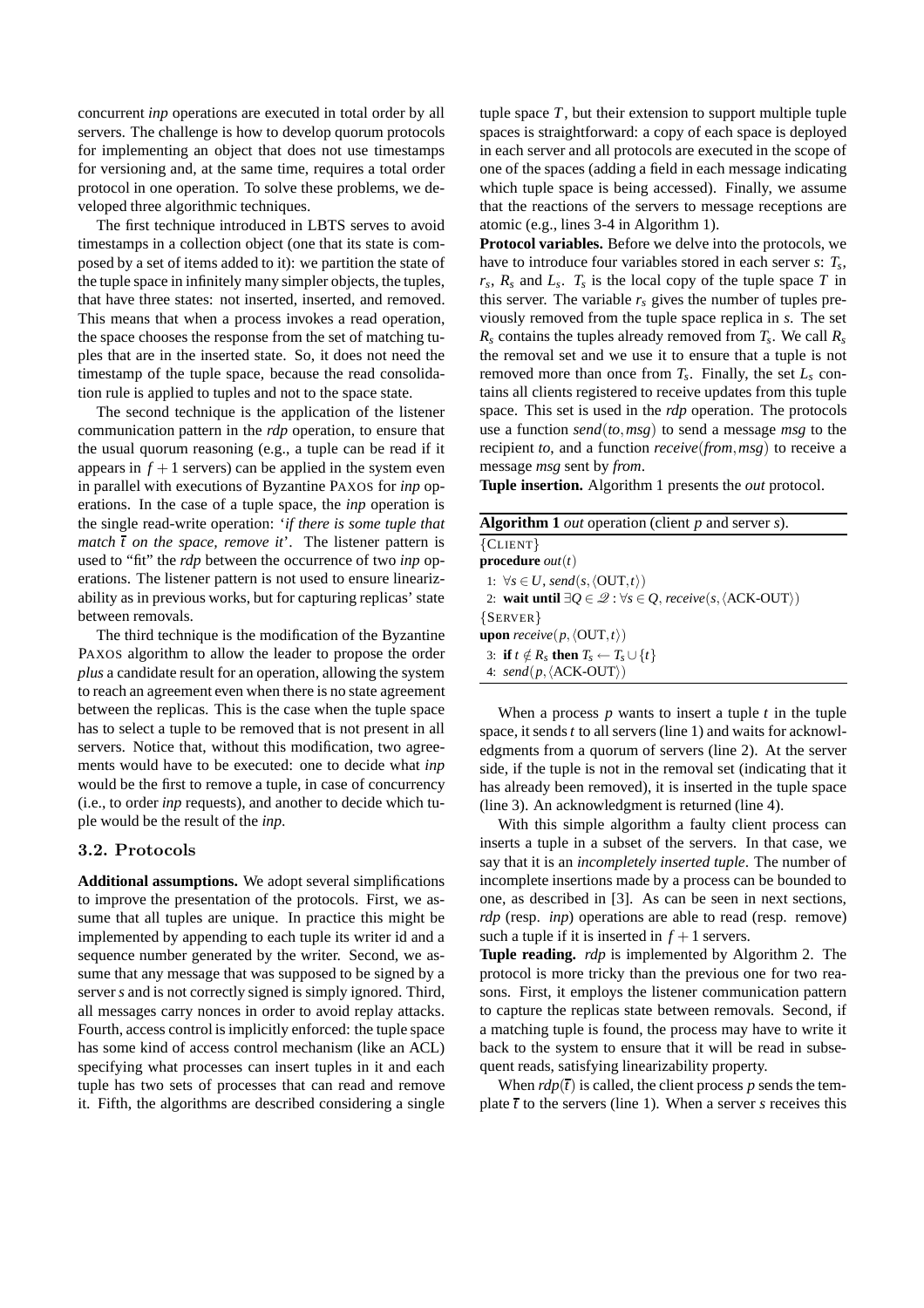**Algorithm 2** *rdp* operation (client *p* and server *s*). {CLIENT} **procedure** *rdp*(*t*) 1:  $\forall s \in U$ , *send*(*s*,  $\langle RDP, \overline{t} \rangle$ ) 2:  $\forall x \in \{1, 2, ...\}, \forall s \in U, Replies[x][s] \leftarrow \bot$ 3: **repeat** 4: **wait until**  $receive(s, \langle \text{REP-RDP}_1, s, T_s^{\overline{t}}, r_s \rangle_{\sigma_s})$ 5:  $Replies[r_s][s] \leftarrow \langle \text{REP-RDP}, s, T_s^{\overline{t}}, r_s \rangle_{\sigma_s}$ 6: **until**  $\exists r \in \{1, 2, ...\}, \{s \in U : Replies[r][s] \neq \bot\} \in \mathcal{Q}$ 7: {From now on *r* indicates the *r* of the condition above} 8:  $\forall s \in U$ , *send*(*s*,  $\langle RDP-COMPLETE, \overline{t} \rangle$ ) 9: **if**  $\exists t$ *, count\_tuple* $(t, r, Replies[r]) \geq q$  **then** 10: **return** *t* 11: **else if** ∃*t*,*count tuple*(*t*,*r*,*Replies*[*r*]) ≥ *f* +1 **then** 12:  $\forall s \in U$ , *send*(*s*,  $\langle WRITEBACK, t, Replies[r] \rangle$ ) 13: **wait until** ∃ $Q \in \mathcal{Q}$  :  $\forall s \in Q$ , *receive*(*s*,  $\langle$ ACK-WB $\rangle$ ) 14: **return** *t* 15: **else** 16: **return** ⊥ 17: **end if** {SERVER} **upon**  $\text{receive}(p, \langle \text{RDP}, \overline{t} \rangle)$ 18:  $L_s \leftarrow L_s \cup \{\langle p, \overline{t} \rangle\}$ 19:  $T_s^{\bar{t}} \leftarrow \{t \in T_s : m(t, \bar{t})\}$ 20: *send*( $p$ ,  $\langle$ **REP-RDP**,  $s$ ,  $T_s^t$ ,  $r_s$ ) $\sigma_s$ ) **upon** *receive*( $p$ ,  $\langle RDP-COMPLETE, t \rangle$ ) 21:  $L_s \leftarrow L_s \setminus \{ \langle p, \overline{t} \rangle \}$ **upon**  $\text{receive}(p, \langle \text{WRITEBACK}, t, \text{proof} \rangle)$ 22: **if**  $count\_tuple(t, proof) > f + 1$  **then** 23: **if**  $t \notin R_s$  **then**  $T_s \leftarrow T_s \cup \{t\}$ 24: *send*( $p, \langle$ ACK-WB $\rangle$ ) 25: **end if upon** removal of *t* from  $T_s$  or insertion of *t* in  $T_s$ 26: **for all**  $\langle p,\overline{t}\rangle \in L_s : m(t,\overline{t})$  **do**  $27:$  $\frac{t}{s} \leftarrow \{ t' \in T_s : m(t',\overline{t}) \}$ 28: *send*( $p, \langle \text{REP-RDP}, s, T_s^T, r_s \rangle_{\sigma_s}$ ) 29: **end for Predicate:** *count\_tuple*(*t*,*r*,*msgs*)  $\triangleq$  $|\{s \in U : msgs[s] = \langle \text{REP-RDP}, s, T_s^{\overline{t}}, r \rangle_{\sigma_s} \wedge t \in T_s^{\overline{t}}\}|$ 

message, it registers *p* as a listener, and replies with all tuples in  $T_s$  that match  $\bar{t}$  and the current number of tuples already removed  $r<sub>s</sub>$  (lines 18-20). While  $p$  is registered as a listener, whenever a tuple is added or removed from the space the tuples that match  $\bar{t}$  is sent to  $p^2$  (lines 26-29).

Process *p* collects replies from the servers, putting them in the *Replies<sup>s</sup>* matrix, until it manages to have a set of replies from a quorum of servers reporting the state after the same number of tuple removals *r* (lines 2-6). After that, a RDP-COMPLETE message is sent to the servers (line 8).

The result of the operation depends on a single row *r* of the matrix *Replies<sup>s</sup>* . This row represents a cut on the system state in which a quorum of servers processed exactly the same *r* removals, so, in this cut, quorum reasoning can be applied. This mechanism is fundamental to ensure that agreement algorithms and quorum-based protocols can be used together for different operations, one of the novel ideas of this paper. If there is some tuple *t* in *Replies<sup>s</sup>* [*r*] that was replied by all servers in a quorum, then *t* is the result of the operation (lines 9-10). This is possible because this quorum ensures that the tuple can be read in all subsequent reads, thus ensuring linearizability. On the contrary, if there is no tuple replied by an entire quorum, but there is still some tuple *t* returned by more than  $f$  servers<sup>3</sup> for the same value of *r*, then *t* is *write-back* in the servers (line 11-12). The purpose of this write-back operation is to ensure that if *t* has not been removed until *r*, then it will be readable by all subsequent  $rdp(\bar{t})$  operations requested by any client, with  $m(t, \bar{t})$  and until *t* is removed. Therefore, the write-back is necessary to handle incompletely inserted tuples.

Upon the reception of a write-back message  $\langle WRITEBACK, t, proof \rangle$ , server *s* verifies if the writeback is *justified*, i.e., if *proof* includes at least  $f + 1$ correctly signed REP-RDP messages from different servers with *r* and *t* (line 22). A write-back that is not justified is ignored by correct servers. After this verification, if *t* is not already in *T<sup>s</sup>* and has not been removed, then *s* inserts *t* in its local tuple space (line 23). Finally, *s* sends a ACK-WB to the client (line 26), which waits for these replies from a quorum of servers and returns *t* (lines 13-14).

**Tuple destructive reading.** The previous protocols are implemented using only Byzantine quorum techniques. The protocol for *inp*, on the other hand, requires stronger abstractions. This is a direct consequence of the tuple space semantics that does not allow *inp* to remove the same tuple twice (once removed it is no longer available).

An approach to implement this semantics is to execute all *inp* operations in the same order in all servers. This can be made using a total order multicast protocol based on the Byzantine PAXOS algorithm (Section 2.4). A simple approach would be to use it as an unmodified building block, but this requires two executions of the protocol for each *inp* [4]. To avoid this overhead, the solution we propose is based on *modifying* this algorithm in three specific points:

- 1. When the leader *s* receives a request  $inp(\overline{t})$  from client *p* (i.e., a message  $\langle \text{INP}, p, \overline{t} \rangle$ ), it sends to the other servers a PRE-PREPARE message with not only the sequence number *i* but also  $\langle t_{\bar{t}}, \langle \text{INP}, p, \bar{t} \rangle_{\sigma_p} \rangle_{\sigma_s}$ , where  $t_{\bar{t}}$  is a tuple in  $T_s$  that matches  $\bar{t}$ . If there is no tuple that matches  $\bar{t}$  in  $T_s$ , then  $t_{\bar{t}} = \bot$ .
- 2. A correct server  $s'$  accepts to remove the tuple  $t_{\bar{t}}$  proposed by the leader in the PRE-PREPARE message if: *(i.)* the usual Byzantine PAXOS conditions for acceptance described in Section 2.4 are satisfied; *(ii.) s*′ did not accept the removal of  $t_t$  previously; *(iii.)*  $t_t$  and  $\overline{t}$

 $2$ In practice, only the update is sent to  $p$ .

 $3$ If a tuple is returned by  $f$  or less servers it can be a tuple that has not been inserted in the tuple space, created by a collusion of faulty servers.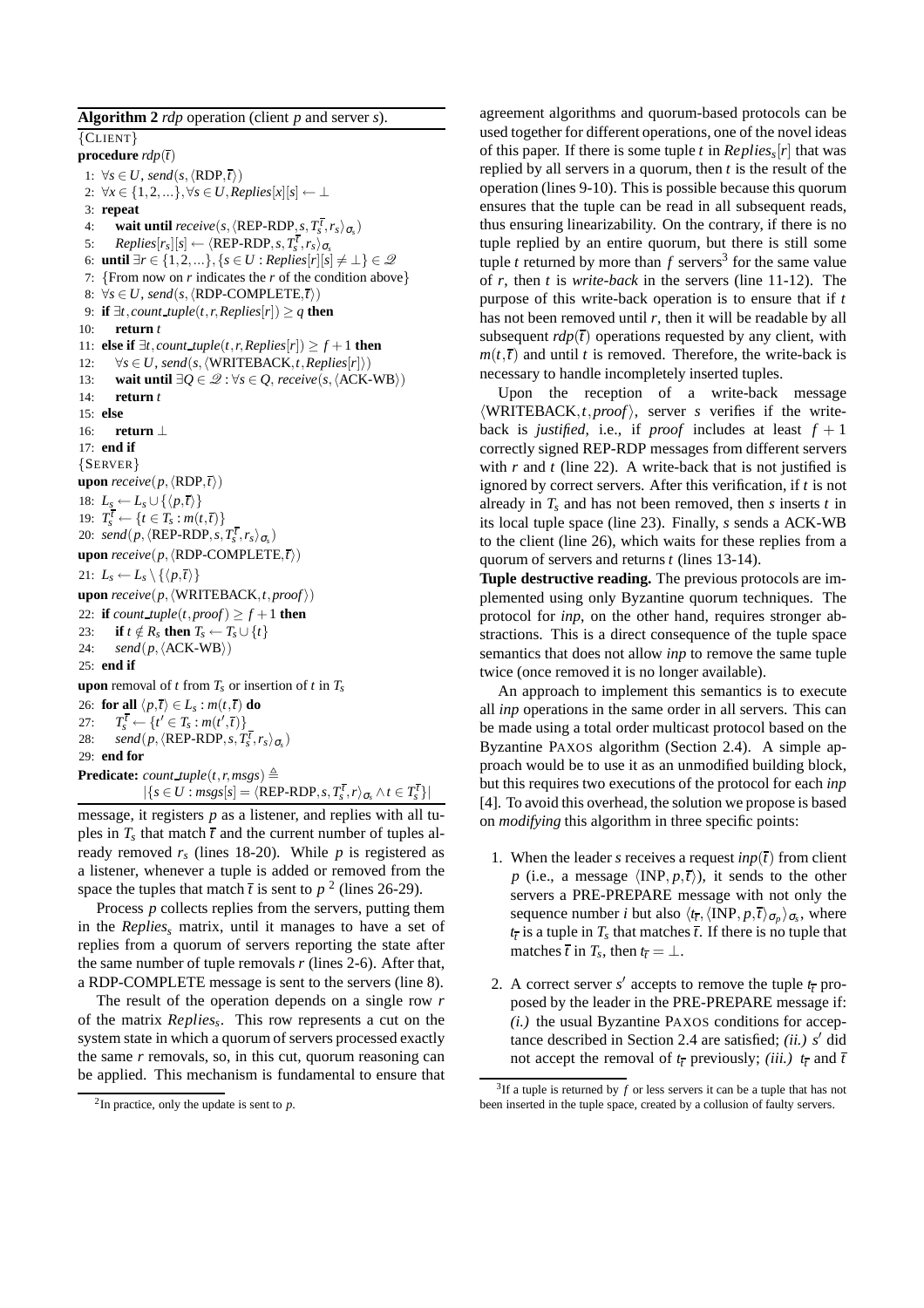match; and *(iv.)*  $t_{\bar{t}}$  is not forged, i.e., either  $t \in T_s$  or  $s'$ received  $f + 1$  signed messages from different servers ensuring that they have *t* in their local tuple spaces. This last condition ensures that a tuple *t* can be removed if and only if it can be read, i.e., only if at least  $f + 1$  servers report having it.

3. When a new leader *l* ′ is elected, each server sends its protocol state to *l'* (as in the original total order Byzantine PAXOS algorithm<sup>4</sup>) and a signed set with the tuples in its local tuple space that match  $\overline{t}$ . This information is used by *l* ′ to build a proof for a proposal with a tuple *t* (in case it gets that tuple from  $f + 1$  servers). If there is no tuple reported by  $f + 1$  servers, this set of tuples justifies a  $\perp$  proposal. This condition can be seen as a write-back from the leader in order to ensure that the tuple will be available in sufficiently many replicas before its removal.

Giving these modifications on the total order protocol, an *inp* operation is executed by Algorithm 3.

**Algorithm 3** *inp* operation (client *p* and server *s*).

```
{CLIENT}
procedure inp(t)
  1: TO-multicast(U, \langleINP, p, \overline{t} \rangle)
  2: wait until receive \langle \text{REP-INP}, t_{\bar{t}} \rangle from f + 1 servers in U
  3: return t
t
{SERVER}
upon paxos leader(s) \land P<sub>s</sub> \neq 0
  4: for all \langle \text{INP}, p, \overline{t} \rangle \in P_s do
 5: i \leftarrow i+16: if ∃t ∈ T<sub>s</sub> : m(t, \overline{t}) ∧ ¬marked(t) then
  7: t
               t_t \leftarrow t8: mark(i,t)
  9: else
10: t
               t_{\overline{t}} \leftarrow \perp11: end if
12: paxos\_propose(i, \langle t_i, \langle \text{INP}, p, t \rangle)13: end for
upon paxos_deliver(i, \langle t_{\overline{t}}, \langle \text{INP}, p, \overline{t} \rangle \rangle)
14: unmark(i)
15: P_s \leftarrow P_s \setminus \{ \langle \text{INP}, p, \overline{t} \rangle \}16: if t_{\bar{t}} \neq \bot then
17: if t_{\bar{t}} \in T_s then T_s \leftarrow T_s \setminus \{t_{\bar{t}}\}18: R_s \leftarrow R_s \cup \{t_{\overline{t}}\}19: r_s \leftarrow r_s + 120: end if
21: send(p, \langle \text{REP-INP}, t_t \rangle)
```
For a client *p*, the  $inp(\bar{t})$  algorithm works exactly as if the replicated tuple space was implemented using Byzantine state machine replication [6, 21]: *p* sends a request to all servers and waits until  $f + 1$  servers reply with the same response, which is the result of the operation (lines 1-3).

In the server side, the requests for executions of *inp* received are inserted in the pending set *P<sup>s</sup>* . When this set is not empty, the code in lines 4-13 is executed by the leader (the predicate *paxos leader*(*s*) is *true* iff *s* is the current leader). For each pending request in *P<sup>s</sup>* , a sequence number is attributed (line 5). Then, the leader picks a tuple from the tuple space that matches  $\bar{t}$  (lines 6-7) and marks it with its sequence number to prevent it from being removed (line 8). The procedure  $mark(i, t)$  marks the tuple as the one proposed to be removed in the *i*-th removal, while the predicate  $marked(t)$  says if  $t$  is marked for removal. If no unmarked tuple matches  $\bar{t}$ ,  $\perp$  is proposed for the Byzantine PAXOS agreement (using the aforementioned PRE-PREPARE message), i.e., is sent to the other servers (lines 10, 12). The code in lines 4-13 corresponds to the modification 1 above. Modifications 2 and 3 do not appear in the code since they are reasonably simple changes of Byzantine PAXOS.

When the servers reach agreement about the sequence number and the tuple to remove, the *paxos deliver* predicate is set to *true* and the code in the bottom of the algorithm is executed (lines 14-23). Then, each server *s* unmarks any tuple that it marked for removal with the sequence number *i* (line 14) and removes the ordered request from  $P_s$  (line 15). After that, if the result of the operation is a valid tuple  $t_{\bar{t}}$ , the server verifies if it exists in the local tuple space  $T_s$  (line 17). If it does, it is removed from  $T_s$  (line 18). Finally,  $t_{\bar{t}}$  is added to  $R_s$ , the removal counter  $r_s$  is incremented and the result is sent to the requesting client process (line 23).

It is worth noticing that Byzantine PAXOS usually does not employ public-key cryptography when the leader does not change. The signatures required by the protocol are made using *authenticators*, which are vectors of message authentication codes [6]. However, modification 3 requires that the signed set of tuples will be sent to a new leader when it is elected. Therefore, our *inp* protocol requires public-key cryptography, but only when the operation cannot be resolved in the first Byzantine PAXOS round.

# **4. Evaluation**

This section presents an evaluation of the system using two distributed algorithms metrics: *message complexity* and *communication steps*. Message complexity measures the maximum amount of messages exchanged between processes, so it gives some insight about the communication system usage and the algorithm scalability. The communication steps is the number of sequential communications between processes, so it is the main factor for the time needed for a distributed algorithm execution to terminate.

In this evaluation, we compare LBTS with an implementation of a tuple space with the same semantics based on *state machine replication* [21], which we call SMR-TS. SMR is a generic solution for the implementation of fault-

<sup>&</sup>lt;sup>4</sup>The objective is to ensure that a value decided by some correct server in some round will be the only possible decision in all subsequent rounds.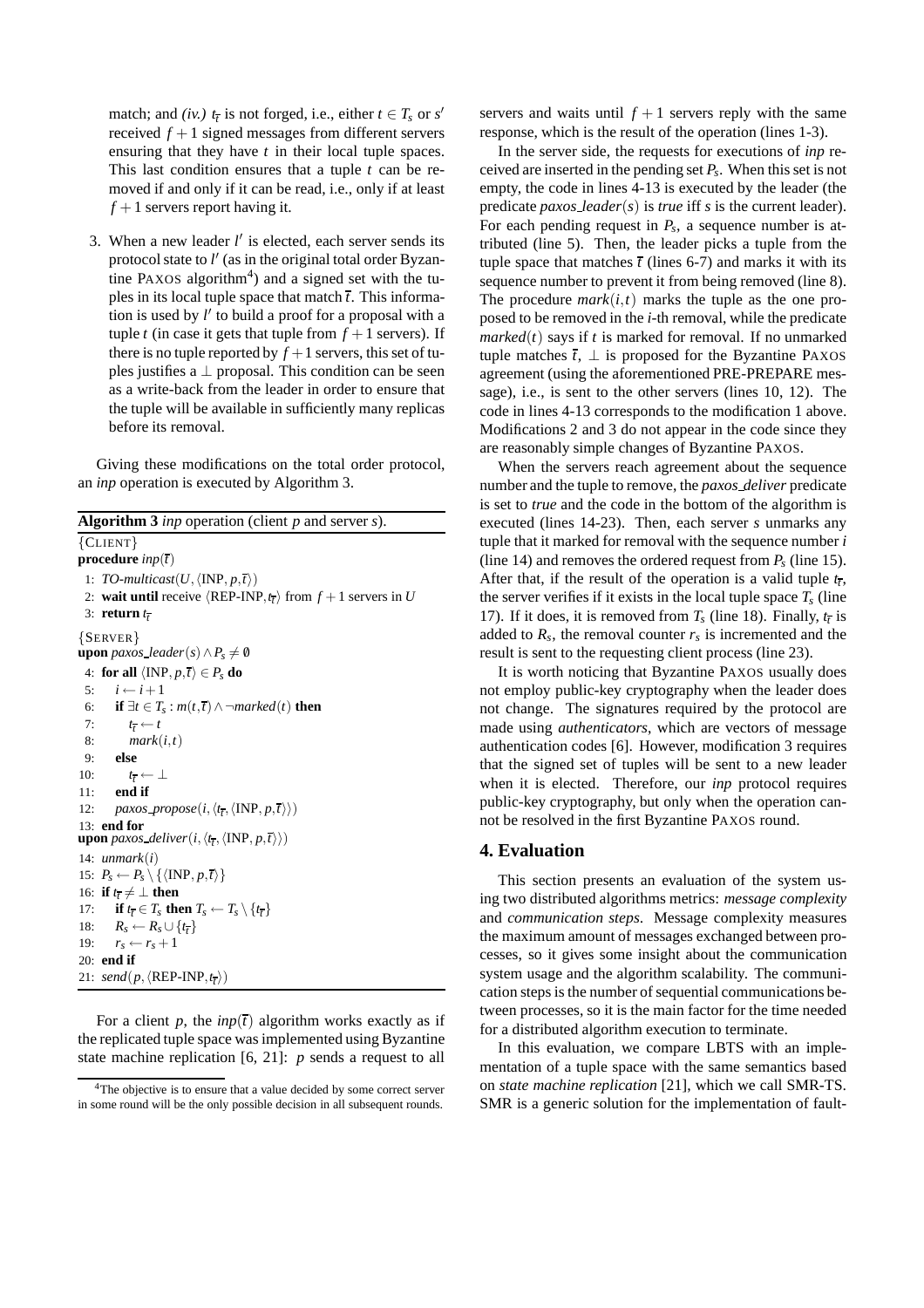tolerant distributed services using replication. The idea is to make all replicas to start in the same state and deterministically execute the same operations in the same order in all replicas. The implementation considered for SMR-TS is based on the Byzantine PAXOS [6] with fast decision (two communication steps) in nice executions [17, 25]. The fast decision is also considered for the modified Byzantine PAXOS used in LBTS' *inp* protocol. The SMR-TS implements an optimistic version for read operations in which all servers return immediately the value read without executing the Byzantine PAXOS if no concurrency is perceived.

| Operation | <b>LBTS</b> |      | <b>SMR-TS</b>      |      |
|-----------|-------------|------|--------------------|------|
|           | M.C.        | C.S. | M.C.               | C.S. |
| out       | O(n)        |      | O(n)               |      |
| rdp       | O(n)        |      | $1/O(n^2)$<br>O(n) |      |
| inp       |             |      |                    |      |

|  | Table 1. Costs in nice executions |
|--|-----------------------------------|
|  |                                   |

Table 1 evaluates nice executions of the operations in terms of message complexity (M.C.) and communication steps  $(C.S.)^5$ . The costs of LBTS' operations are presented in the second and third columns of the table. The fourth and fifth columns show the evaluation of SMR-TS. The LBTS protocol for *out* is cheaper than SMR-TS in both metrics. The protocol for *rdp* has the same costs in LBTS and SMR-TS in executions in which there is no matching tuple being written concurrently with *rdp*. The first values in the line of the table corresponding to *rdp* are about this optimistic case  $(O(n))$  for message complexity, 2 for communication steps). When a read cannot be made optimistically, the operation requires 4 steps in LBTS and 6 in SMR-TS (optimistic phase plus the normal operation). Moreover LBTS' message complexity is linear, instead of  $O(n^2)$  like SMR-TS. The protocol for *inp* uses a single Byzantine PAXOS execution in both approaches. However, in cases in which there are many tuples incompletely inserted (extreme contention or many faulty clients), LBTS might not decide in the first round (as discussed in [3]). In this case a new leader must be elected. We expect this situation to be rare.

The table allow us to conclude that an important advantage of LBTS when compared with SMR-TS is the fact that in SMR-TS all operations require protocols with message complexity  $O(n^2)$ , turning simple operations such as *rdp* and *out* as complex as *inp*. Another advantage of LBTS is that its quorum-based operations, *out* and *rdp*, always terminate in few communication steps while in SMR-TS these operation relies on Byzantine PAXOS, that we can have certainty that terminates in 4 steps only in nice executions [17].

# **5. Related Work**

Two replication approaches can be used to build Byzantine fault-tolerant services: Byzantine quorum systems [15] and state machine replication [21, 6]. The former is a datacentric approach based on the idea of executing different operations in different intersecting sets of servers, while the latter is based on maintaining a consistent replicated state across all servers in the system. One advantage of quorum systems in comparison to the state machine approach is that they do not need that the operations are executed in the same order in the replicas, so they do not need to solve consensus. Quorum protocols usually scale much better due to the opportunity of concurrency in the execution of operations and the shifting of hard work from servers to client processes [1]. On the other hand, pure quorum protocols cannot be used to implement objects stronger than register (in asynchronous systems), on the contrary of state machine replication, which is more general [9].

To the best of our knowledge there is only one work on Byzantine quorums that has implemented objects more powerful than registers in a way that is similar to ours, the Q/U protocols [1]. That work aims to implement general services using quorum-based protocols in asynchronous Byzantine systems. Since this cannot be done ensuring wait-freedom, the approach sacrifices liveness: the operations are guaranteed to terminate only if there is no other operation executing concurrently. A tuple space build using Q/U has mainly two drawbacks, when compared with LBTS: *(i.)* it is not wait-free so, in a Byzantine environment, malicious clients could invoke operations continuously, causing a denial of service; and *(ii.)* it requires  $5f + 1$ servers, *f* more than LBTS, and it has an impact on the cost of the system due to the cost of diversity [20].

Recently, Cowling et al. proposed HQ-REPLICATION [7], an interesting replication scheme that uses quorum protocols when there are no contention in operations executions and consensus protocols to resolve contention situations. This protocol requires  $n \geq 3f + 1$  replicas and process reads and writes in 2 to 4 communication steps in contention-free executions. When contention is detected, the protocol uses Byzantine PAXOS to order of contending requests. This contention resolution protocol adds great latency to the protocols, reaching more than 10 communication steps even in nice executions. Comparing LBTS with a tuple space based on HQ-REPLICATION, in executions without contention, LBTS' *out* will be faster (2 steps instead of 4 of HQ), *rdp* will be equivalent (the protocols are similar) and *inp* will have the same latency in both, however, LBTS' protocol has  $O(n^2)$  message complexity instead of  $O(n)$  of HQ. In contending executions, LBTS is expected to outperform HQ in orders of magnitude since its protocols are little affected by these situations. On the other hand, HQ-REPLICATION requires *f* fewer replicas than LBTS.

There are several works that replicate tuple spaces for fault tolerance. Some of them are based in the state machine replication (e.g., [2]) while others use quorum systems (e.g., [24]). However, none of these proposals deals with Byzan-

<sup>5</sup>Recall from Section 2.2 that an execution is said to be *nice* if the maximum delay ∆ always hold and there are no failures.